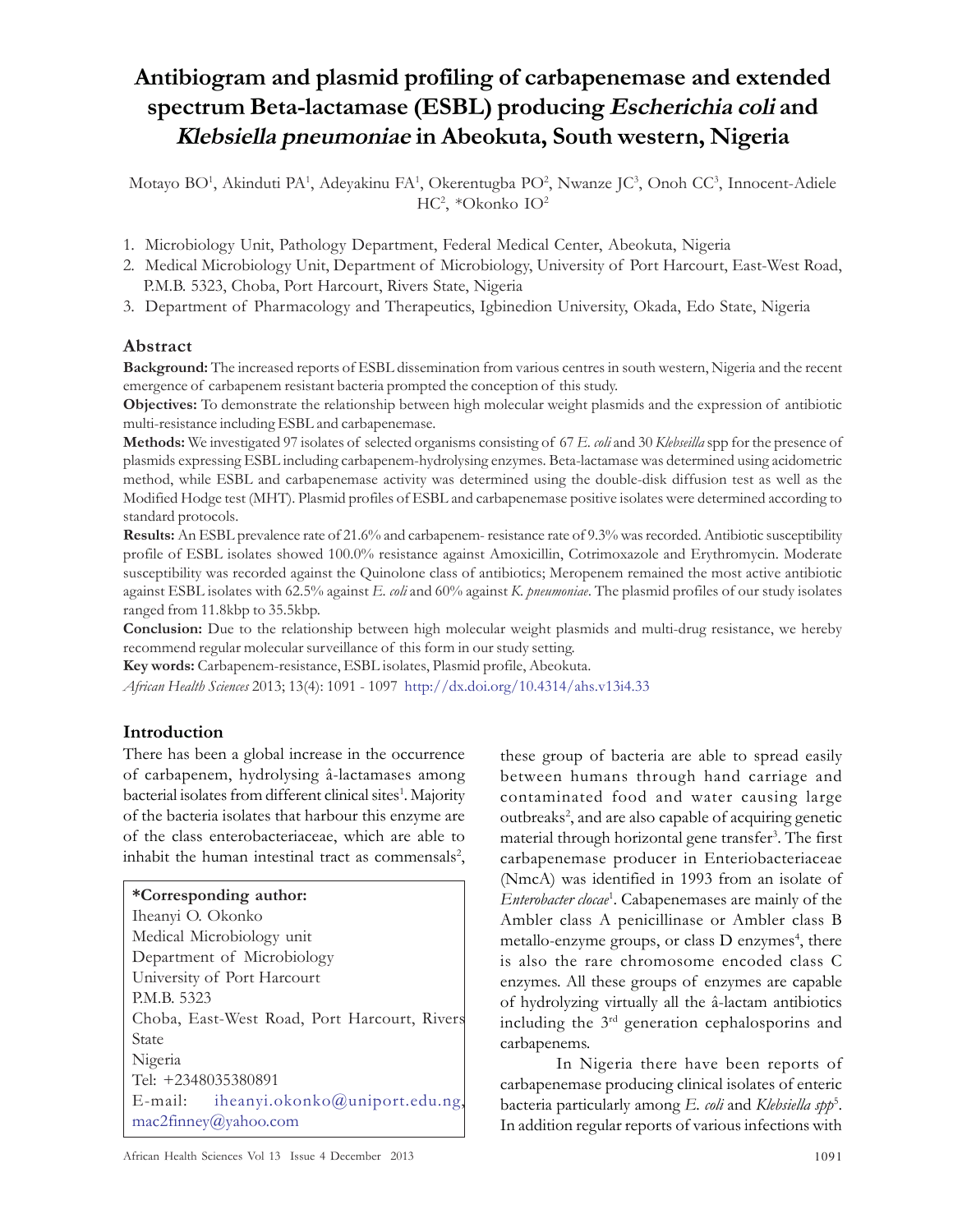ESBL organisms have been recorded in our environment; there has also been laboratory evidence of co-acquisition of muti-resistant plasmids in clinical isolates of E. coli and other enteric organisms from Abeokuta<sup>2-3</sup>. This has most undoubtedly put Abeokuta on the global antibiotic multi-drug resistant map. Previous reports have indicated the usefulness of plasmid profiling in categorising and determining the extent of antibiotic multi-drug resistance and risk of epidemic spread3,6-7. These reports have shown that community colonisation and other reservoir sources such as food animals are capable of conjugative spread of these R-plasmids with ESBL and carbapenemase activity within the hospital community to cause nosocomial outbreaks<sup>2</sup>, the implication of this on the community and National public health system can be enormous because of the cost of treating affected patients and managing outbreaks. Therefore the essence of maintaining a log of Epidemiological record of multi-resistant isolates to include their possible plasmid profiles, conjugative activity and molecular epidemiology is essential in our study setting.

It was this need of basic molecular evidence of transmissible genetic material capable of conferring carbapenemase and or ESBL activity on their carrier bacteria isolates that prompted the inception of this study. Our objective was therefore to demonstrate the relationship between high molecular weight plasmids and the expression of antibiotic multi-resistance including ESBL and carbapenemase.

## Methods

#### Isolates

A total of 97 isolates were recovered from various clinical samples consisting of 67 E. coli and 30 Klebsiella spp. Isolates were recovered using standard Microbiological techniques and identified by gram reaction and biochemical tests<sup>8-9</sup>.

#### Beta lactamase testing

Beta-lactamase production was determined by the starch iodide acidometric method as described by Odugbemi et al.<sup>10</sup> and further identified by the modified method of Stokes and Ridgway<sup>11</sup>.

## ESBL detection

Beta lactamase positive isolates were further tested for the production of ESBL enzymes by the disc diffusion method using the NCCLS recommendations for non-fastidious bacteria<sup>12-13</sup>, by placing ceftazidime (30µg), cefotaxime (30µg) disc alone and placing the same discs in combination with Clavunalic acid (10µg) (Oxiod UK) placed 20mm apart. A differed of >5mm between the zones of inhibition of the discs in combination with clavunalic acid and those alone were considered positive for ESBL production. Control isolates used were E. coli ATTC 25922 and Klebseilla pneumonia ATCC 70603.

## Carbapenemase detection

Detection of carbapenemase enzyme activity was done following the modified hodge test (MHT), as described by Landman et al.<sup>14</sup>. Briefly 0.5 McFarland suspension of each tested isolate was inoculated on fresh Muller-hinton agar and a 10µg Imipenem disk (Oxoid UK) was placed at the center of the plate touching the edge of each streaked isolate and incubated for 18-24hrs at  $37^{\circ}$ c. Interpretation was done with accordance with CLSI recommendations<sup>15</sup>.

## Antibiotic susceptibility testing

Antibiotic susceptibility testing was done following the Kirby-bauer technique for disk diffusion<sup>9</sup>. Antibiotics tested include Amoxicillin (30µg), Cotrimoxazole(10µg), Erythromycin (10µg), Tetracyclin (30µg),Gentamycin (10µg), Amoxy-clav (30µg), Ofloxacin (10µg), Nitrofurantion(30µg), Cefuroxime (30µg), Ceftazidime (30µg) and Meropenem(10µg). The results from the zone of inhibition were interpreted according to CLSI guideline<sup>15</sup>.

## Plasmid profiling

Plasmid DNA from each tested ESBL and carbapenemase producing isolate was extracted using the alkaline lysis method previously described by Akinduti et al.<sup>3</sup> and Bradford et al.<sup>16</sup>. Extracted DNA plasmids were electropherosed on 0.8% Agarose gel, and stained with 14µl/g Ethidium bromide, gel pictures were photograghed with a Polariod camera under the view of a UV transilluminator. Molecular weights and distances were determined according to Kim et al.<sup>17</sup>.

## Results

About 97 isolates were recovered from various clinical sites consisting 67 isolates of Escherichia coli and 30 Klebseilla spp. Table 1 shows the age and gender distribution of tested isolates in relation to carbapenemase and ESBL production.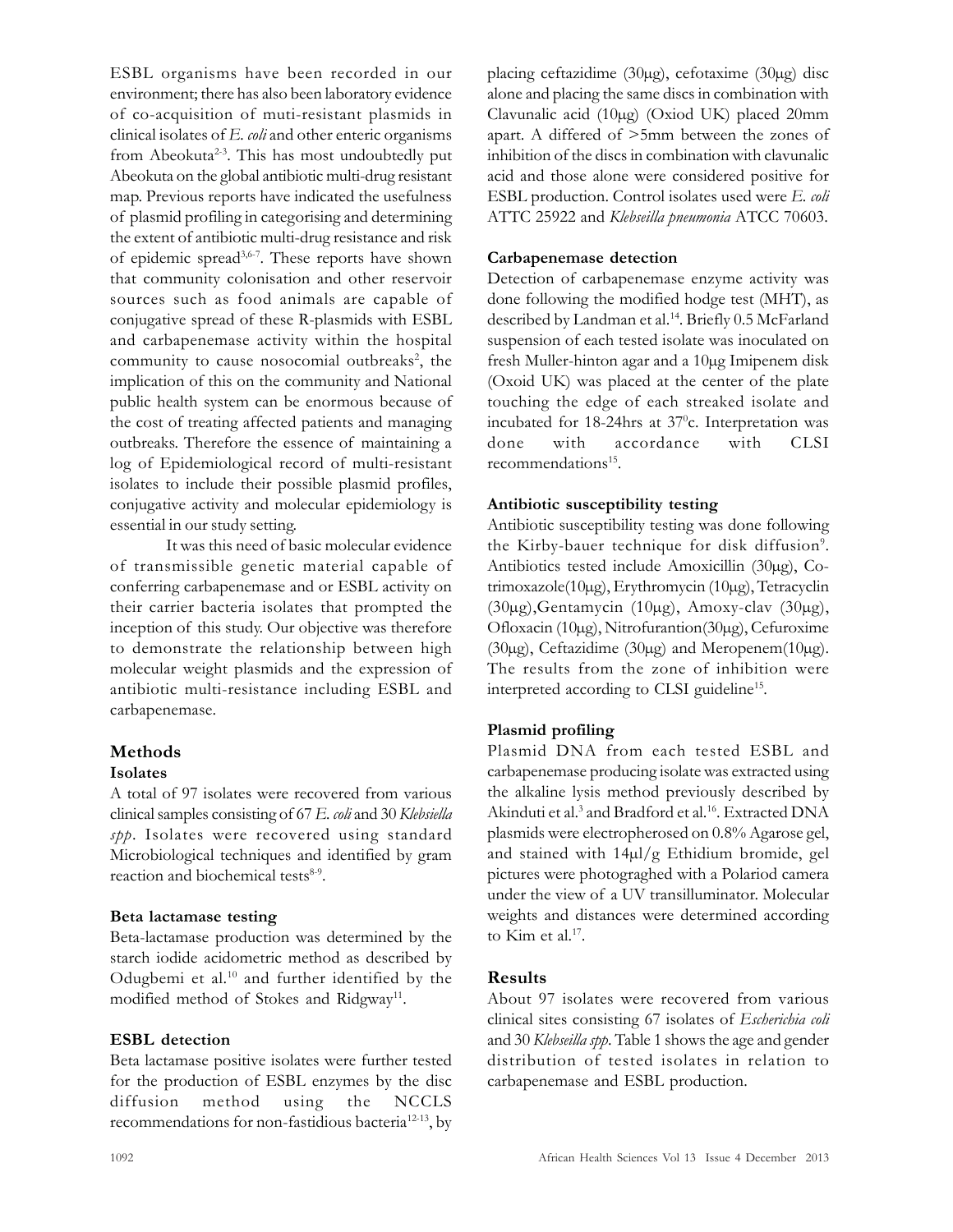Table 1: Age and Gender distribution of ESBL and Carbapenemase producing strains of Escherichia coli and Klebsiella spp in Abeokuta, Nigeria

|              | Characteristic No. tested $(\%)$ | $\hat{A}$ -lac pos $(\%$ ) | ESBL pos $(\%$ | Carb pos $\binom{0}{0}$ |
|--------------|----------------------------------|----------------------------|----------------|-------------------------|
| Age (years)  |                                  |                            |                |                         |
| $>1-14$      | 27(27.8)                         | 12(44.4)                   | 9(33.3)        | 3(11.1)                 |
| $15 - 44$    | 52(53.6)                         | 18(34.6)                   | 9(17.3)        | 4(7.7)                  |
| 45 and above | 18(18.6)                         | 9(50.0)                    | 3(16.7)        | 2(11.1)                 |
| Gender       |                                  |                            |                |                         |
| Male         | 44(45.4)                         | 18(40.9)                   | 9(20.5)        | 4(9.1)                  |
| Female       | 53(54.6)                         | 21(39.6)                   | 12(22.6)       | 5(9.4)                  |
| Total        | 97(100.0)                        | 39(40.2)                   | 21(21.6)       | 9(9.3)                  |

Table 2 shows the distribution of ESBL and carbapenemase producing strains of Escherichia coli and Klebisella spp in relation to sample type/anatomical site. From the table, urine was the most frequently isolated sample site with 43 (44.3%), followed by Blood 13 (13.3%), and lastly CSF 3 (3%).

Table 2: Distribution of ESBL and Carbapenemase producers in relation to Sample type/Anatomical site

| Sample type  | No. tested $\left(\frac{0}{0}\right)$ | A-lact producer $(\%)$ | ESBL producer $(\%)$ | Carb                    |
|--------------|---------------------------------------|------------------------|----------------------|-------------------------|
|              |                                       |                        |                      | producer $\binom{0}{0}$ |
| <b>Blood</b> | 13(13.4)                              | 3(23.0)                | 2(15.4)              | 1(7.7)                  |
| Urine        | 43(44.3)                              | 20(46.5)               | 7(16.3)              | 3(7.0)                  |
| Csf          | 3(3.0)                                | 1(3.3)                 | 0(0.0)               | 0(0.0)                  |
| Genitals     | 4(4.1)                                | 2(50.0)                | 2(50.0)              | 0(0.0)                  |
| Others       | 34(35.2)                              | 13(38.2)               | 10(29.4)             | 5(14.7)                 |
| Total        | 97(100.0)                             | 39(40.2)               | 29(29.9)             | 9(9.3)                  |

Table 3 shows the Antibiotic susceptibility profile of ESBL producers to the most commonly used antibiotics including carbapenem.

| Antibiotic n $(\%)$       |              |   |             |  |         |         |         |         |             |
|---------------------------|--------------|---|-------------|--|---------|---------|---------|---------|-------------|
| Isolate                   | Amox Cot Gen |   |             |  | Erv Nit | Oflox   | Am/Clv  | Caz     | <b>Mero</b> |
| <i>E. coli</i> ( $n=16$ ) | $\qquad 0$   | 0 | $6(37.5)$ 0 |  | 9(47.4) | 9(47.4) | 3(18.8) | 7(43.8) | 10(62.5)    |
| Kleb spp $(n=5)$          |              |   | 1(20)       |  | 3(60)   | 1(20)   | 1(20)   | 2(40)   | 3(60)       |

Table 3: Antibiotic susceptibility profile of ESBL producers to various antibiotics

Amox-Amoxicillin, Cot-Cotrimoxazole, Gen-Gentamycin, Ery-Erythromycin, Nit-Nitrofurantoin, Oflox-Ofloxacin, Am/Clv-Amoxicillin/Clavunalate, Caz-Ceftraxone, Mero-Meropenem

Table 4 shows the average plasmid sizes of Rplasmids of ESBL and carbapenemase isolates of Escherichia coli and Klebseilla spp, in relation to anatomical site. From the table below Klebseilla spp recorded a higher average plasmid weight of 22.1 $\pm$ 1.8 as compared with E. coli 20.71 $\pm$ 1.8. With catheter isolates recording the highest plasmid weight 24.3kb

Table 4: Average plasmid sizes of R-plasmids of ESBL and Carbapenemase producing isolates of Escherichia coli and Klebsiella spp

| Average plasmid Size (Kb) |         |                               |  |  |  |  |
|---------------------------|---------|-------------------------------|--|--|--|--|
| <b>Samples</b>            | E. coli | Kleb. Spp                     |  |  |  |  |
| $Blood(n=3)$              | 14.6    | 19.9                          |  |  |  |  |
| Urine $(n=10)$            | 15.8    | 21.7                          |  |  |  |  |
| $C.S.F(n=0)$              | 0.0     | 0.0                           |  |  |  |  |
| $E.C.S(n=2)$              | 13.8    | 0.0                           |  |  |  |  |
| $Cather(n=3)$             | 24.3    | 0.0                           |  |  |  |  |
| Average wt                |         | $20.7 \pm 2.3$ $22.1 \pm 1.8$ |  |  |  |  |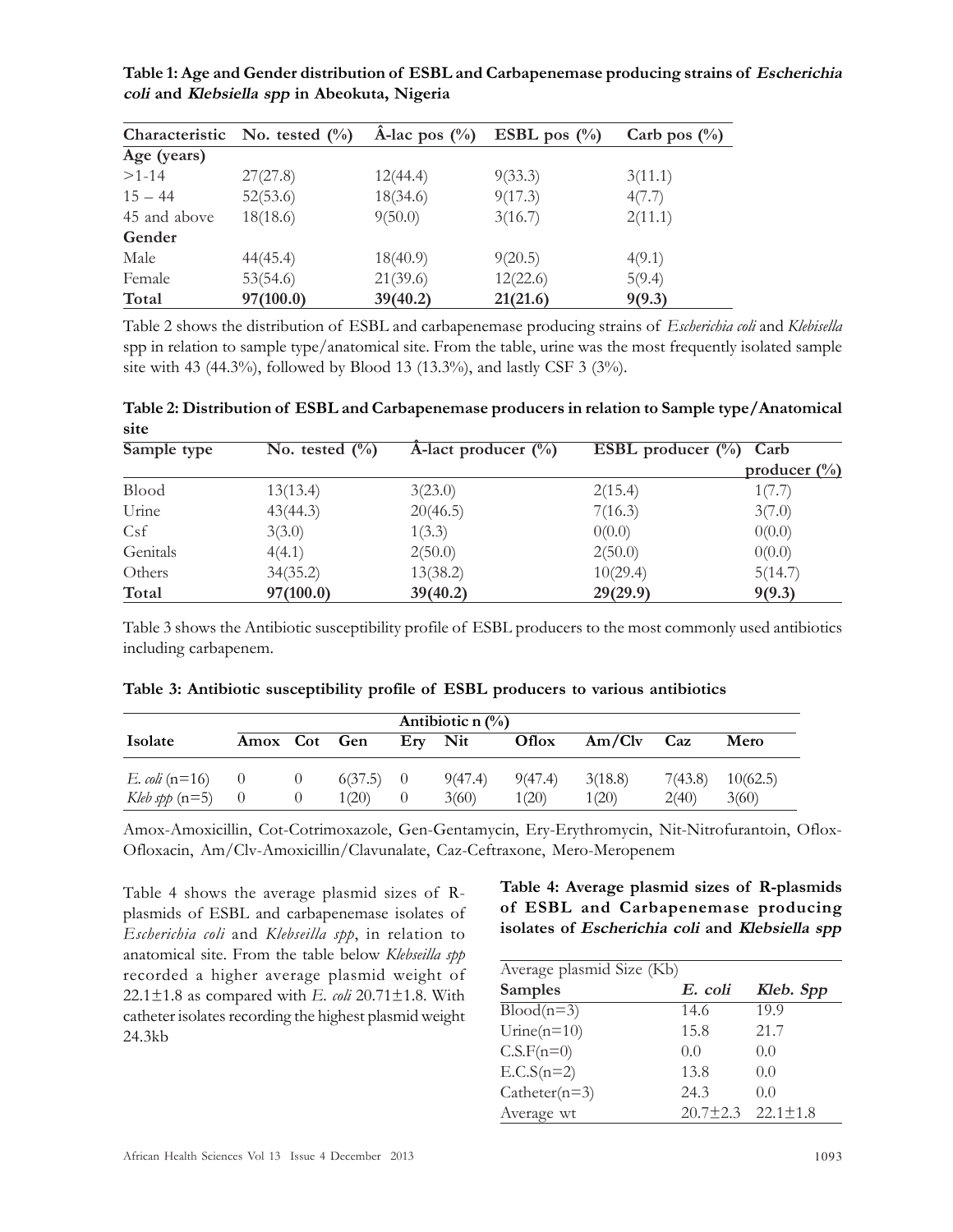

Figure1: Agarose gel electrophoresis of plasmid DNA recovered from the hospital isolates pathogens. Lane 1; DNA marker (M): 10.0, 9.0, 8.0, 7.0, 6.0, 5.0, 4.0, 3.0 kb, lane 2, 3, 4, 5, 6, 7 and 8 are the plasmid DNA bands of the isolates.



Figure 2: A culture plate showing positive samples using the Modified Hodge test for Carbapenemase resistance testing on our our isolates (At the center is Imipenem antibiotic disk 10ìg).

#### **Discussion**

The presence and dissemination of ESBL isolates of E. coli and Klebseilla spp has been established in Abeokuta, Southwest Nigeria<sup>3,18</sup>. Recent reports indicate an increasing upsurge of this pathogen in Abeokuta; with data bordering on epidemic values particularly in institutionalised settings (Motayo unpublished data). Our current study was targeted at determining molecular evidence of transmissible plasmids responsible for ESBL and carbapenemase resistance by plasmid profiling of isolates. In our current study, 97 isolates comprising 67 E. coli and 30 Klebsiella spp. were tested with an ESBL prevalence rate of 21.6% and carbapenemase resistance rate of 9.3%. This is higher than a previous report by Olowe and Aboderin<sup>18</sup> which reported a prevalence rate of 9.0% for ESBL producers at FMC, Abeokuta. It is lower than a similar report from the same study environment which reported a rate of 27.3% ESBL prevalence among enteric isolates<sup>3</sup>. Our results are also far lower than the report of Iroha et al.<sup>19</sup> which reported a prevalence of 56.6% ESBL production in Klebsiella spp. isolates from blood and urine in ESUTH Enugu Southeastern Nigeria. Iroha et al.<sup>19</sup> also reported a 59.4% ESBL production in E. coli isolates from blood and urine in ESUTH Enugu Southeastern Nigeria. This shows the extent of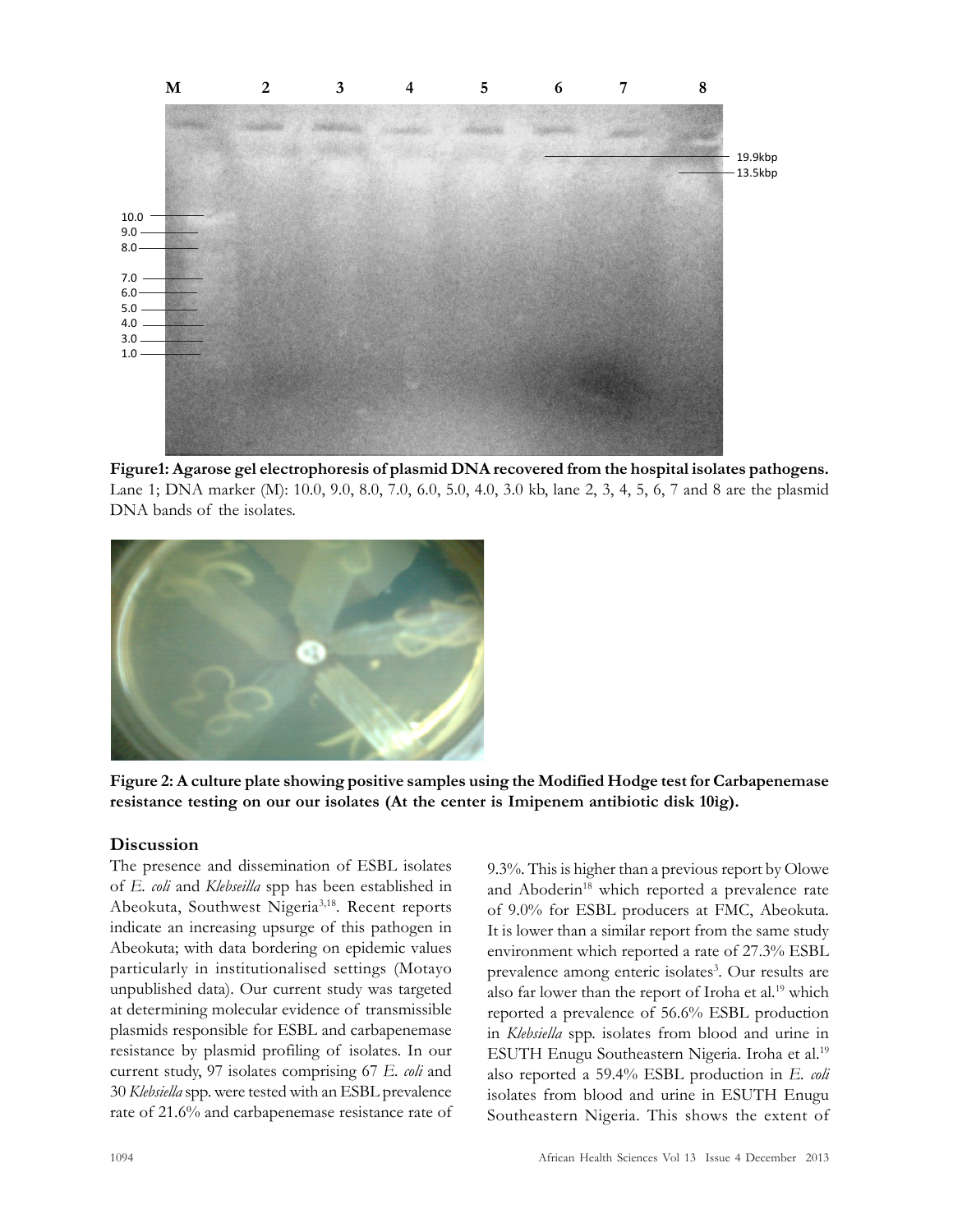epidemic spread the ESBL resistance phenotype is taking particularly in Southern Nigerian Hospital settings.

From our generated data, there was no statistically significant difference of â-lactamase producers in relation to gender  $(p>0.05)$ . There was significantly higher prevalence of both ESBL and carbapenemase phenotype in the age extremes. The distribution of ESBL and carbapenemase resistant isolates in relation to anatomical site revealed that the highest prevalence of ESBL resistance was from genital samples (50.0%). This was followed by urine (16.3%) and lastly blood with 15.4%. Our data reveals a high degree of ESBL resistance among isolates from blood. This has serious clinical consequences, as these resistance conferred on this isolates in blood will increase risk of medical complication such as sepsis, renal failure and death if appropriate antibiotic is not administered quickly<sup>20</sup>. Also ESBL resistance often leads to increased hospital length of stay and financial burden in terms of cost of treatment.

The current study highlights an emerging trend of carbapenemase resistance in our study setting with 7.7% prevalence in urine isolates and 7.0% in isolates from blood cultures. These posses a potential public health threat, as only few antibiotics has been shown to be effective against carbapenem-resistant bacteria. And these are not available in our environment. The value reported in our study is higher than that of a recent study done at Abeokuta, which reported a carbapenemase-resistance rate of  $2.3\%$ <sup>3</sup>.

Antibiotic susceptibility profile of the ESBL positive isolates revealed a 100.0% resistance against amoxicillin, cotrimoxazole and erythromycin. Our result is in agreement with several previous reports on high level of â-lactam and macrolide resistance in enteriobacteriaceae from our region<sup>2,5,18</sup>. Moderate susceptibility was recorded against the quinolone class of antibiotics (ofloxacin) with  $47.4\%$  in E. *coli* and 20.0% for Klebsiella spp. This shows that there is still some degree of efficacy displayed by this brand of antibiotics despite its wide misuse $2<sup>1</sup>$ . Nitrofurantoin, a bacteriostatic agent displayed a fairly good susceptibility profile against our ESBL isolates. The only limitation to this is that, it is only prescribed mainly against urinary tract infections and under specific conditions because of its toxic effects<sup>22</sup>.

Poor susceptibility was recorded by amoxicillin/clavunalate, with  $E$ .  $\omega l$  having only 18.8%. Average susceptibility was recorded for ceftrazone with  $E$ . *coli* having  $48.8\%$  susceptibility. This is in agreement with previous reports which highlighted the various degrees of intermediate susceptibility displayed by some classes of ESBL producing bacteria such as the AmpC and OXA types7,23 . Naturally, the carbapenem drug meropenem recorded the highest susceptibility level (62.5%). This shows that this class of drug still remains the drug of choice in treating severe infections with ESBL agents. The only challenge remains lack of availability and high cost of procuring these drugs. Although our study reveals an emerging danger with carbapenem-resistance of up to 40.0%, greater attention has to be paid to regular surveillance of antibiotic drug resistance.

From the plasmid profiling of isolates, the study revealed a very high plasmid profile ranging from 11.8kbp to 35.5kbp. This is higher than previous reports on R-plasmids in south-western Nigeria. For instance, in a study done at Lagos University Teaching Hospital by Adenipekun et al.<sup>7</sup>, plasmid sizes ranged from 3.0kbp to 4.9kbp. The relatively large plasmid sizes observed in this study can be directly attributable to multiple genes coding for various resistant phenotypes. This results in resistance to 2 or more classes of antibiotics as observed in this current study. Previous reports such that of Kim et al.<sup>17</sup> have supported this finding, and molecular evidence have shown this to be common in most R-plasmids showing resistance to 2 or more classes of antibiotics<sup>24</sup>.

## Conclusion

This study has revealed the presence of isolates with very high molecular weight plasmids harbouring ESBL and carbapenemase-resistant genes. It also showed the presence of possibly co-acquired macrolide and other unidentified resistant genes. The public health implication of continuous dissemination of such multi-resistant bacteria with high frequency transmissible DNA cannot be overlooked. With the increased attention being paid to stricter infection control practices across our country<sup>2,25</sup>, it is pertinent to note that health authorities as a matter of urgency should include molecular epidemiology in its infection control policy. This is in order to detect changing patterns and emergence of new resistance genes before wide spreads dissemination occurs.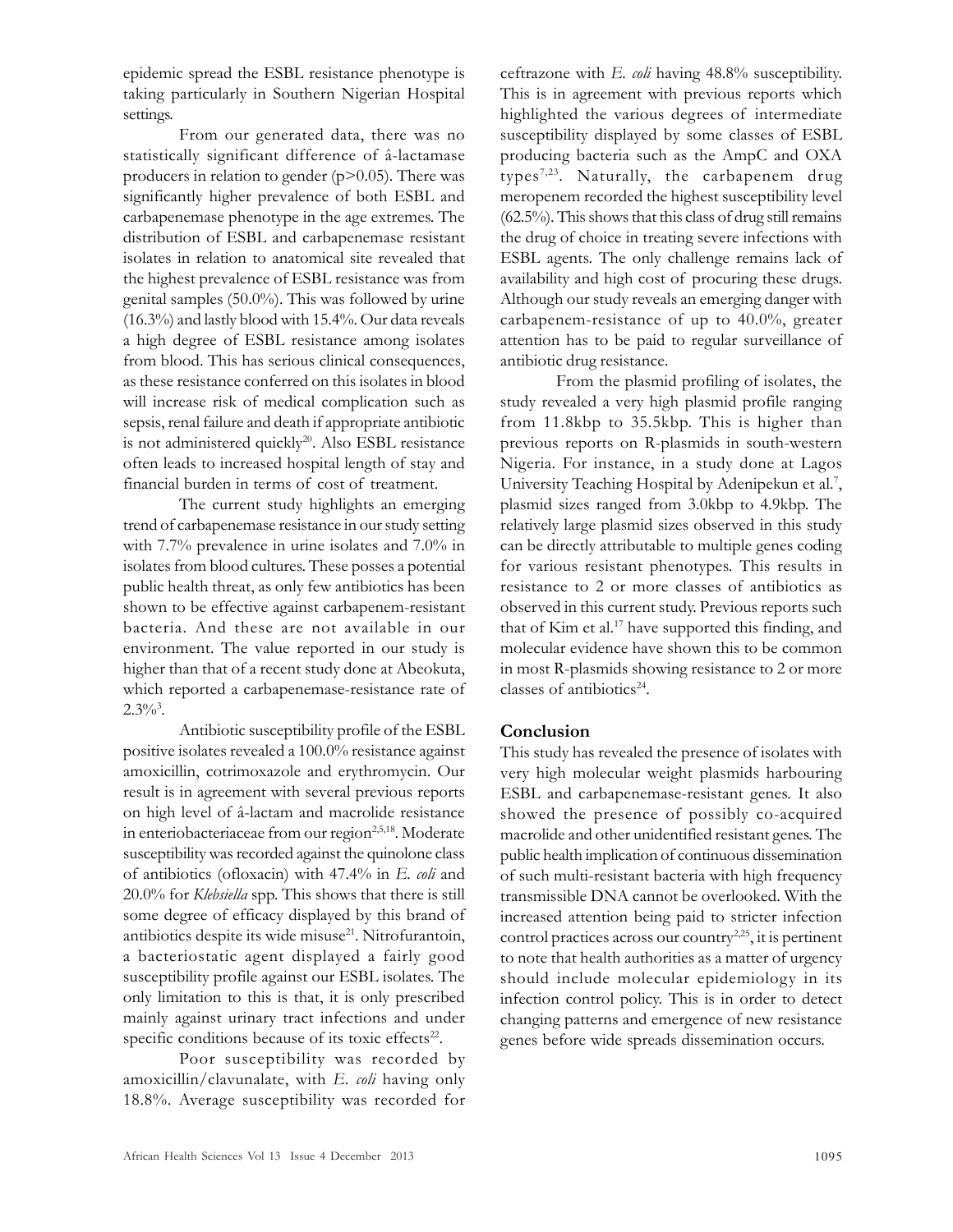#### References

- 1. Nordman P, Naas TP, Poriel L. Global spread of carbapenemase-producing enteriobacteriacea. Emerging Infectious Diseases 2011; 17(10) DOI: 10.32101/eid1710.110655.
- 2. Motayo BO, Ogiogwa IJ, Okerentugba PO, Innocent-Adiele HC, Nwanze JC, Onoh CC, Okonko I.O. Antimicrobial resistance profile of Extra-intestinal E. coli infections in a Southwestern Nigerian City. Journal of Microbiology Research 2012; 2(5): 141-144.
- 3. Akinduti PA, Oluwadun BA, Iwalokun BA, Oluwaseun E,Onagbesan KO. Clonal dissemination of blaTEM â-lactamase strains among Enteric isolates in Abeokuta, Nigeria. Research Journal of Microbiology 2011; 6(12): 919- 925.
- 4. Mulvey MR, Grant JM, Plewes K, Roscoe D, Boyd DA. New Delhi Matallo-â-Lactamase in Klebsiella pnuemoniae and Escherichia coli, Canada. Emerging Infectious Diseases 2011; 17(1): 103-106.
- 5. Akinduti PA, Oluwaseun E, Motayo BO, Adeyakinu AF. Emerging Multidrug resistant Ampc Beta-Lactamase and Carbapenemase enteric Isolates in Abeokuta. Nature and Science 2012; 10(7): 70-74.
- 6. Schawaber MJ, Navon-Venezia S, Scwartz D, Carmeli Y. High levels of Antimicrobial coresistance among Extended spectrum betalactamase producing Enteriobacteriaceae. Antimocrob. Agents. Chemotherapy 2005; 49: 2137- 2139.
- 7. Adenipekun EO, Aibinu IE, Daini OA, Ogunledun A, Ajekigbe AT, Adelowotan OA, et al. Occurrence of Beta-Lactamase resistance among Isolates from Cancer patients in Lagos, Nigeria. Researcher 2009; 1(6): 1-6.
- 8. Cheesbrough M. Medical Laboratory Manual. Tropical Health Technology, Low priced Edition. Doddington, Cambridgeshire, England, 2003: pp. 20-35.
- 9. Cheesbrough M. Microbiology In: Medical Laboratory manual for Tropical Countries. ELBS edition. University Press, Cambridge, 1996; 32:26- 58.
- 10.Odugbemi TO, Hafiz S, McEntergart MG. Penicillinase-producing Neisseria gonorrhoeae: Detection by starch iodide paper techniques. British Medical Journal 1977; 2: 500.
- 11. Stokes E.J., Ridgeway G.L. Clinical Bacteriology. 5 th Edn. Edward Arnold Ltd, London, ISBN: 9780815182641, 1990; pp391.
- 12.National Committee for Clinical Laboratory Standards (NCCLS). Performance standards for Antimicrobial susceptibility Testing; Twelfth International Supplement. National Committee for Clinical Laboratory Standards, Wayne. PA, 2002; M100-S12 (M2)
- 13.Livermore DM, Brown DFJ. Detection of âlactamase –mediated resistance. Journal of Antimicrob. Chemotherapy 2001; 48: 59-64.
- 14.Landman D, Salvani S, Bratu S, Quale J. Evaluation of techniques for detection of Carbapenem-resistant Klebseilla pnuemoniae in stool surveillance cultures. Journal of Clinical Microbiology 2005; 43: 5639-5641.
- 15.Clinical Laboratory Standard Institute. Performance standards for Antimicrobial disk Susceptibility test. Wayne, P.A, 2006; 26(1): 11- 23.
- 16.Bradford PA, Urban CE, Idemyor V, Rasmussen BA, Bush K. Multiple resistant K. Pnuemoniae strains from 2 Chicago Hospitals: Identification of the extended spectrum TEM-12 and TEM-10 Ceftaxidime –hydrolysing beta-lactamases in a single isolate. Journal of Antimicro Agents Chemotherapy 1994; 35:7-22.
- 17.Kim YK, Pai H, Lee HJ, Park SE, Choi EH. Bloodstream infections by ESBL producing Escherichia coli and Klebsiella pneumoniae in Children: Epidemiology and clinical outcome. Antimicrob. Agents. Chemotherapy 2002; 46: 1481-1491.
- 18.Olowe AO, Aboderin BW. Detection of Extended Spectrum â-Lactamase producing strains of *Escherichia coli* and *Klebsiella* sp in a Tertiary Health Centre in Ogun State. International Journal of Tropical Medicine 2010; 5(3): 62-64.
- 19.Iroha IR, Amadi ES, Orji AE, Nwuzo AC, Ejike-Ugwu PC. Detection of Plasmid Borne Extended spectrum beta lactamase Enzymes from Blood and Urine of Gram-Negative Bacteria from a University teaching Hospital in Nigeria. Current Research in Bacteriology 2010; 3: 77-83.
- 20.Adegboro Boaz. Enteriobacteriacea In: Microbiology. Ibadan University press, 2010
- 21.Nkang AO, Okonko IO, Mejeha OK, Babalola ET, Adewale OG, Motayo BO, et al. Survey of the efficacy and quality of some brands of Antibiotics sold in Calabar Metropolis, Southsouth region of Nigeria. Scientific Research and Essay 2010; 5(4): 395-406.